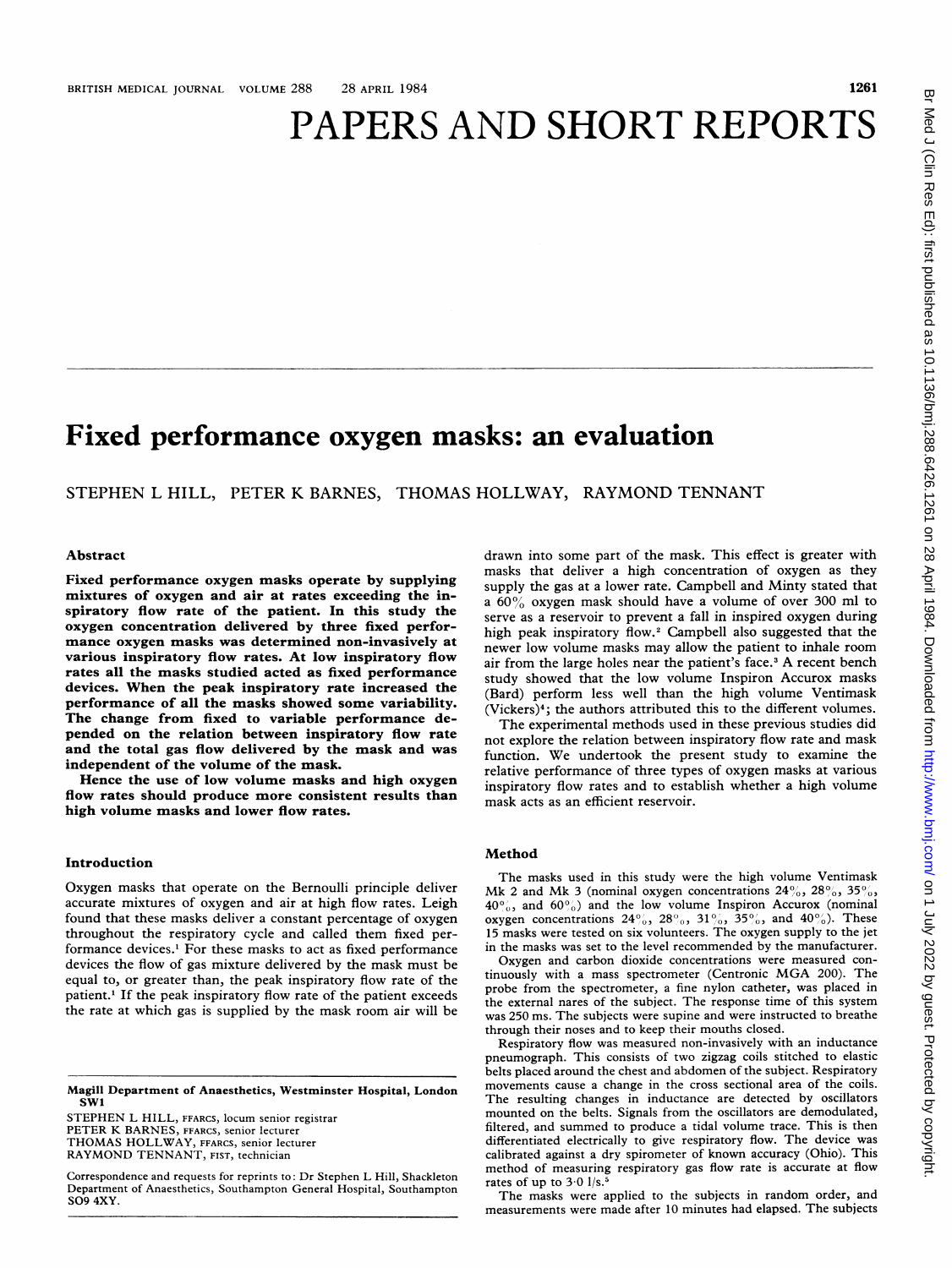were instructed to breathe as quietly as possible for five minutes and then to increase the depth and frequency of ventilation. During these manoeuvres the inspiratory flow rate and oxygen and carbon dioxide concentrations were continuously recorded on an eight channel recorder (Hewlett Packard) and on magnetic tape.



FIG 1-Gas R lines at peak inspiratory flow rate of  $0.2$  l/s.

The performance of each mask on a breath to breath basis was analysed with a modification of the technique originally used by Leigh.<sup>1</sup> This entails plotting gas R lines on single breaths while the subject breathes from the mask. The gas R line is <sup>a</sup> graphical plot of the partial pressure of oxygen in respiratory gases against the partial pressure of carbon dioxide. Inspired gas contains no carbon dioxide and a high oxygen concentration. Alveolar gas contains a high carbon dioxide concentration and a lower oxygen concentration. The amount of carbon dioxide produced is in <sup>a</sup> fixed proportion to the uptake of oxygen. If the partial pressures (or concentrations) of oxygen and carbon dioxide are plotted against each other continuously throughout the respiratory cycle a straight line is produced. This is the gas R line, and it runs from the point indicating alveolar gas concentrations to intercept the oxygen axis (zero carbon dioxide) at a point which represents the inspired oxygen concentration. If the inspired oxygen concentration is constant the inspiratory and expiratory limbs of the gas R line are superimposed. If the inspired oxygen concentration varies during inspiration then the inspiratory limb of the gas R line becomes curved; because the expiratory limb remains straight the R line forms an open loop. A change in the R line from a straight line to an open loop indicates that the mask is no longer acting as a fixed performance device. As the performance of the mask deteriorates, with increasing inspiratory flow the loop becomes wider and the intercept moves down the oxygen axis.

The gas R lines were produced by plotting oxygen and carbon dioxide concentrations of single breaths on an X/Y chart recorder (Bryans). We did not follow the convention of plotting the gas R line on equal axes in units of partial pressure: both axes were calibrated in percentage concentration, and the oxygen axis was condensed for greater clarity.

#### Results

When the subjects breathed at a peak inspiratory flow rate of 0-2 1/s or less all the masks behaved as fixed performance devices. Figure 1 shows the gas R lines for the  $24\%$  and  $60\%$  masks. The table shows the oxygen concentrations delivered by the masks when the inspiratory flow rate was  $0.2$  l/s. At this inspiratory flow rate the oxygen concentration delivered was determined by the point at which the R line intercepted the oxygen axis. When the peak inspiratory flow rate was increased the oxygen concentration delivered by all the masks fell. The inspired oxygen concentration was determined at various inspiratory flow rates for individual subjects and for each of the masks (fig 2). When the gas R line no longer formed <sup>a</sup> straight

line the oxygen concentration was taken as the point at which the cursor came to rest on the oxygen axis. (For simplicity the individual measurements were replaced by bands representing the overall scatter of results.)

The inspiratory flow rate that brought about the transition from fixed to variable performances depended on the concentration of oxygen delivered by the mask and hence the total gas flow rate. The







FIG 3-Gas R lines at varying peak inspiratory flow rates: a= 1.2  $1/s$ ,  $b=0.8$   $1/s$ ,  $c=0.4$   $1/s$ ,  $d=0.2$   $1/s$ .

 $24\degree$ <sub>0</sub> masks became variable performance devices only when the inspiratory flow rate exceeded  $1.9$  l/s. The  $60\%$  masks became variable performance devices when the inspiratory flow rate lay between  $0.2$  and  $0.3$  l/s (fig 3).

Inspiron Accurox masks have two suggested oxygen priming flows. Figure 4 shows two matched pairs of breaths at low and medium inspiratory flow rates. At the lower supply rate the R line formed an open loop during the more rapid inspiration. A similar breath when the higher oxygen flow rate was used produced <sup>a</sup> narrower loop, which intercepted the oxygen axis at a higher concentration. Thus increasing the rates of flow of oxygen and air from the